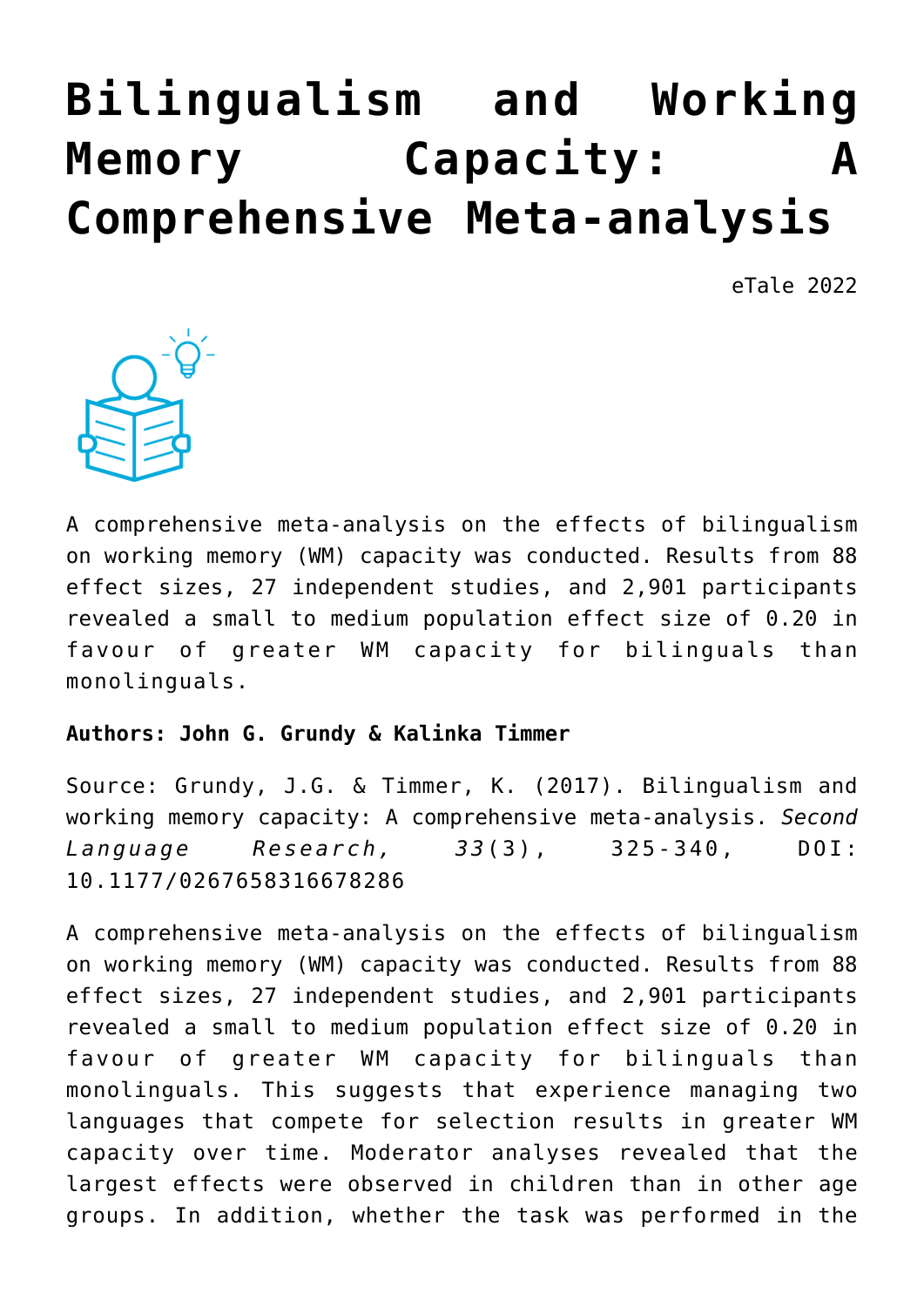first (L1) or second (L2) language for bilinguals moderated the effect size of the bilingual advantage.

- Bilingualism has been associated with the enhancement of multiple executive functions (EFs), including cognitive flexibility, efficiency, task-switching, and conflict resolution.
- This is believed to be the result of lifelong experience managing multiple languages that compete for selection.
- Substantial evidence exists that both languages are activated in the bilingual brain even when only one language is being used.
- Managing languages that compete for selection requires resources from WM, and continual use of WM resources might lead to enhanced WM capacity over time in order to ensure the efficiency of processing in the future.
- Recent models of WM share the view that it is constructed of multiple component processes that rely heavily on selective attention.
- Learning a second language across the lifespan necessarily involves selective and sustained attention that operate on perceptual and long-term memory information.



## **The study**

The present study performed a comprehensive meta-analysis on the effects of bilingualism on working memory capacity to reveal an estimate of the population effect size. Furthermore, the authors were able to examine age, the linguistic nature of the task, and the language in which the task was performed as potential moderating variables.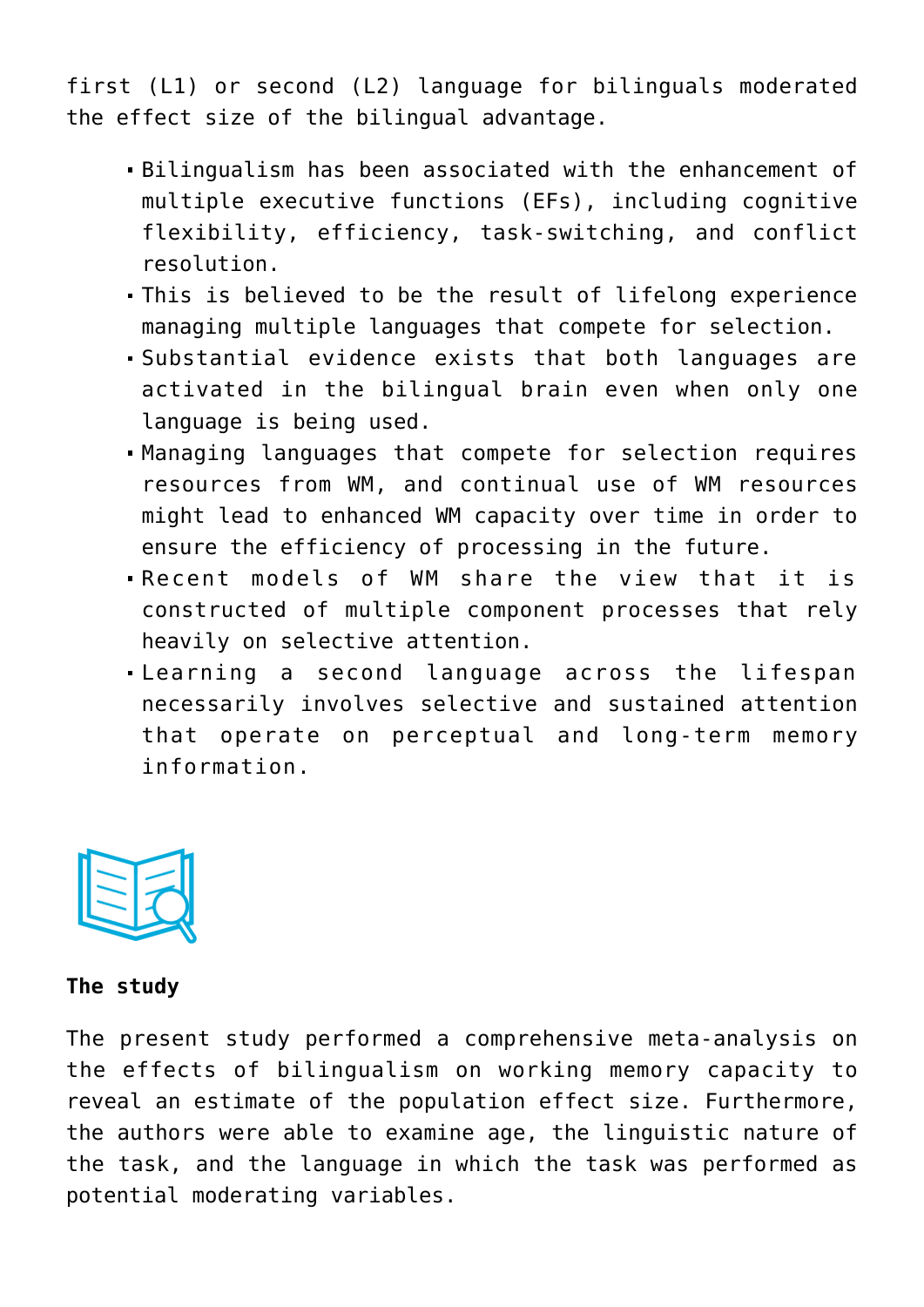**The data** included a total of 88 effect sizes from 27 independent studies with a total sample involving 2,901 participants.



## **Findings**

- The weighted mean population estimate was significant, ρ  $= 0.20$ ,  $X2(1, N = 88) = 799.65$ ,  $p < 0.001$ ; the 95% confidence interval was –.253 (lower) to 0.653 (upper).
- Age moderated the findings, but type of task did not.
- The effect of age is explained by the finding that children ( $\rho = 0.25$ ) showed larger effect sizes than young adults ( $ρ = θ.03$ ; t(5,411) = 3.56,  $p = θ.001$ ) and older adults ( $\rho = 0.08$ ; t(271) = 2.32,  $p = 0.03$ ).
- The analysis also revealed a significant moderating effect of whether the verbal tests were performed in the L1 or L2 for bilinguals on the population effect size,  $X2(1, N = 46) = 12.00, p = 0.001$ .
- This is explained by the finding that when bilinguals did the WM task in their L1 ( $\rho = 0.28$ ; N = 35) the effect size was much larger than when they did the task in their L2 ( $\rho = -0.11$ ; N = 11), which was in the opposite direction.



**Conclusions**